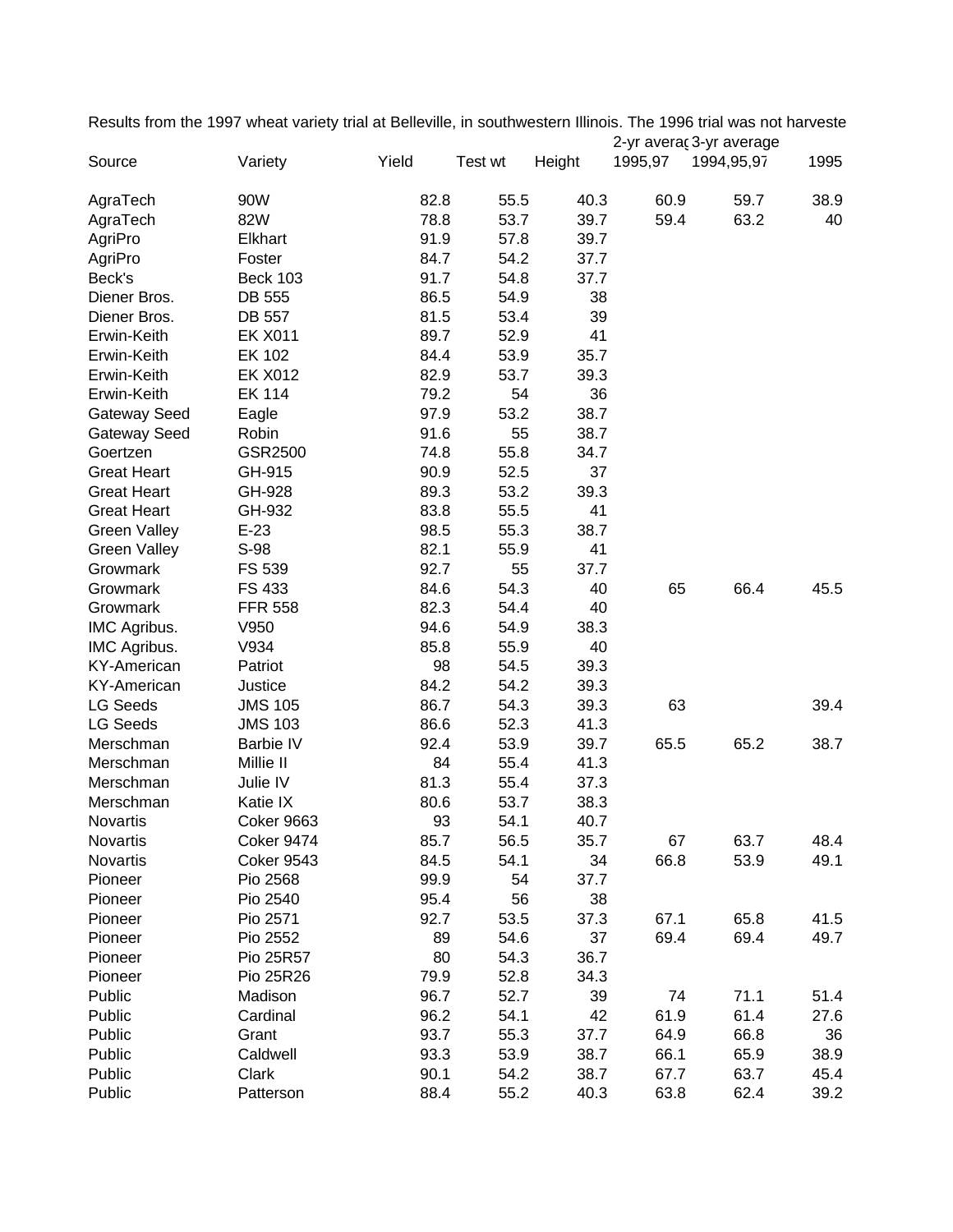| Public             | Hopewell      | 87.1  | 52.1 | 38   |      |      |      |
|--------------------|---------------|-------|------|------|------|------|------|
| Public             | Ernie         | 81.2  | 53.7 | 33.3 | 61.7 | 58.7 | 42.1 |
| Public             | Freedom       | 75.6  | 51.4 | 38.7 | 54.1 | 60.3 | 32.6 |
| Public             | Howell        | 71.5  | 56.2 | 38.7 | 52   | 58.9 | 32.6 |
| <b>Stine</b>       | Stine 470     | 100.3 | 53.7 | 38.7 |      |      |      |
| <b>Stine</b>       | Stine 480     | 98.1  | 54.8 | 39   |      |      |      |
| <b>Stine</b>       | Stine 481     | 92    | 53.5 | 38.7 | 63.9 |      | 35.7 |
| Terra Int.         | SR 211        | 95.2  | 54.4 | 38.3 |      |      |      |
| Terra Int.         | SR 205        | 92.4  | 53.3 | 38.7 | 66.4 | 64.9 | 40.4 |
| Terra Int.         | SR 204        | 82.1  | 55.1 | 39.3 | 61.3 | 61.8 | 40.6 |
| <b>Wildy Seeds</b> | <b>WS-206</b> | 90.2  | 52.8 | 37.7 |      |      |      |
| <b>Wildy Seeds</b> | <b>WS-222</b> | 89.1  | 53.4 | 40.7 | 64.1 | 63.6 | 39   |
| Wilken Seed        | Wilken 204    | 93.2  | 54.9 | 40.3 |      |      |      |
|                    | Average       | 87.2  | 54.4 | 38.9 |      |      |      |
|                    | LSD 0.10      | 12    | 1.5  | 1.2  |      |      |      |
|                    | CVC, %        | 10.2  | 2.1  | 2.3  |      |      |      |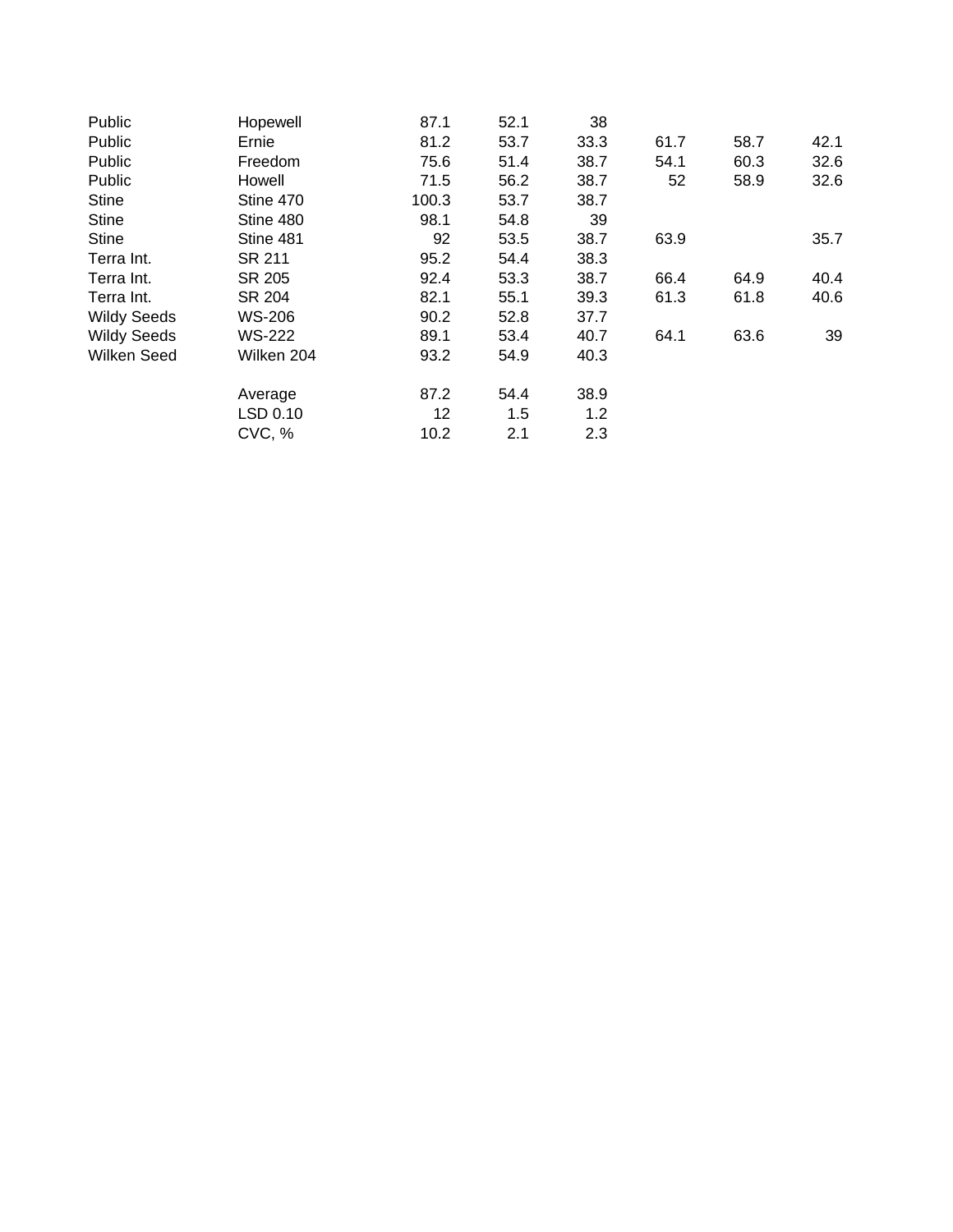| 1994         |  |
|--------------|--|
| 57.3<br>70.9 |  |

Results from the 1997 wheat variety trial at Belleville, in southwestern Illinois. The 1996 trial was not harvested.

69.2

64.6

56.9 28.2

63.3 69.3 65.3 60.3 70.6 65.5 55.5 59.5